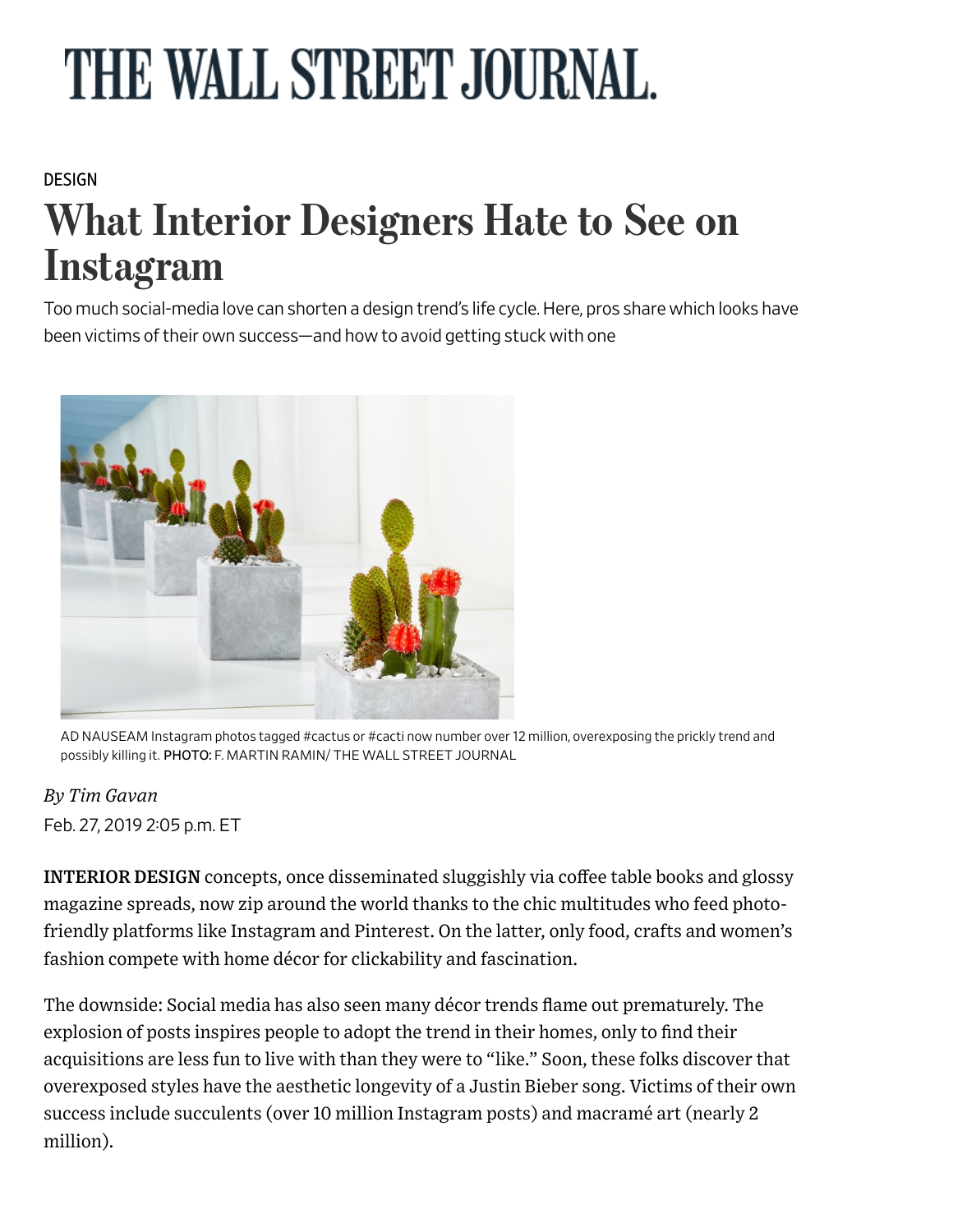"Unfortunately, social media has made the life cycle of a trend much shorter," said Santa Monica designer Christine Markatos Lowe. "There's such a need for likes and shares that once something catches on, everyone's getting their own and posting it immediately and constantly to get their numbers up."

According to New York designer Michael Tavano, a lust for likes is a lousy motive for buying a piece of design. "You can live on a daily basis with anything you truly love, but if you include it in your home because it is cool on social media, you'll be over it pretty quickly." And just as we must be content to observe certain clothing styles on more willowy humans, we need to accept that interior fashions don't fit all dwellings.

Here, tips on how to find social-media inspiration for your IRL home without becoming the casualty of a short-lived trend.



#### Define Your Tastes

New York designer Phillip Thomas warns against reproducing verbatim a space that you spot on social media: "The goal is to create something unique to you." If aesthetic insecurity has you stymied and tempted to copy wholesale, take time to learn what you like instead. "Keep saving [images] that catch your eye, even for the smallest reason, and then when you've collected a large number, go back and look for repeated features like vintage rugs or steel-framed

PHOTO: F. MARTIN RAMIN/THE WALL STREET JOURNAL (PHONE); GETTY IMAGES (CHAIR)

windows," suggested Newton, Mass., designer Erin Gates.

Hang on to Your Keepsakes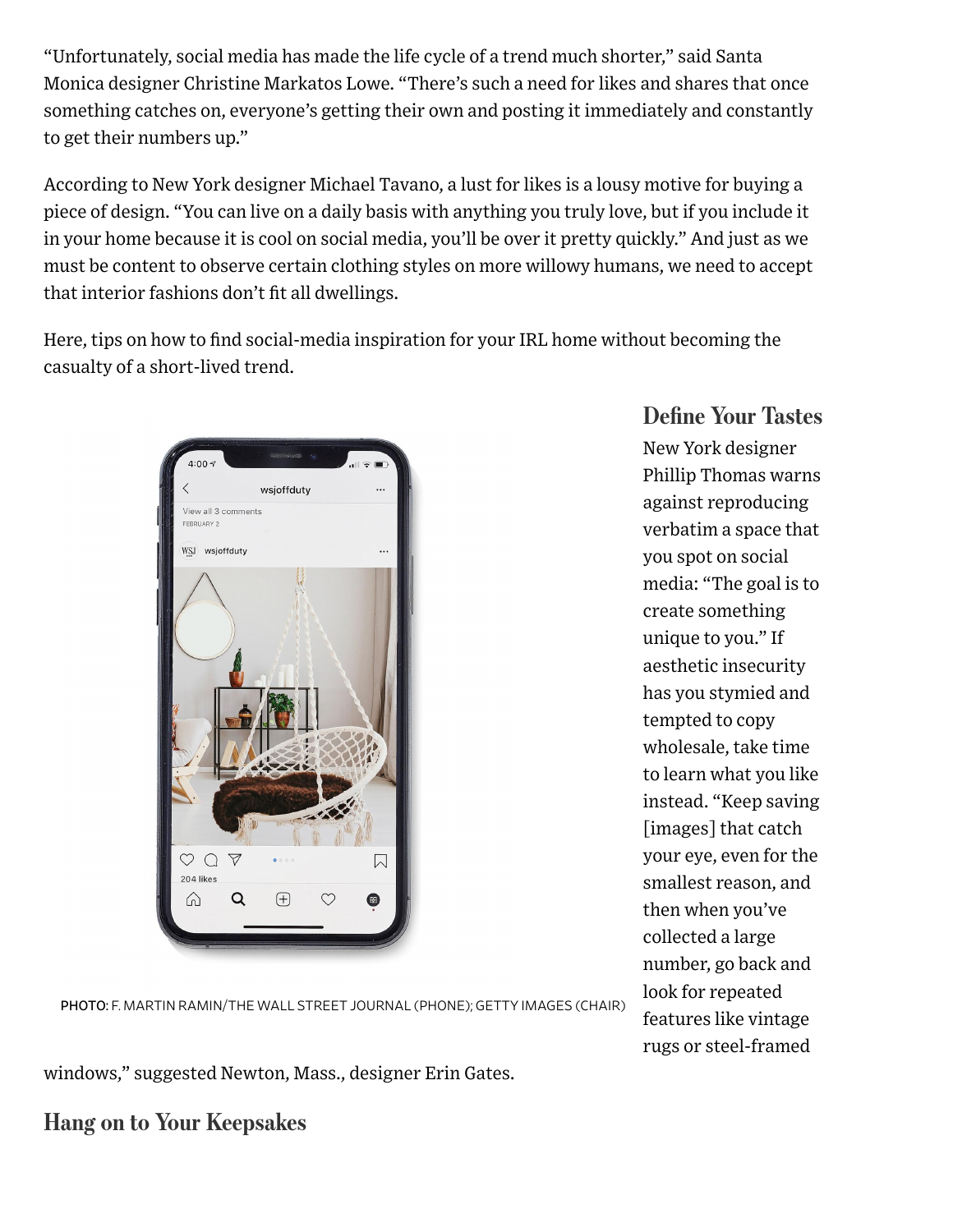No two collections of family heirlooms, travel finds and accumulated tchotchkes are alike. Ensure a style as singular as your fingerprint, said Brooklyn textile designer Michele Dopp, by holding on to these idiosyncratic treasures. "Use designed spaces that inspire you as a base, but maintain a curated layer of things that mean the most to you and tell your personal story," she said.

# Beware the Swag Peddler

Companies seeking publicity have learned to exploit well-followed social-media personalities, spawning an ecosystem of biased endorsement. "There's plenty of classy stuff on Instagram," allowed New Zealand designer Helen M. Strevens, "but what really seems to generate the hits is...when a company sends an influencer free products to use and then, voilà, a million ugly deer-shaped mirrors are sold." Because it's tough to separate the honest taste makers from the bought, Ms. Strevens stressed, "Sometimes, the plainer the object is the less likely it is to get tiring."

#### Consider the Context

Elements [that work in a particular layout and style captured on Pinterest won't necess](https://googleads.g.doubleclick.net/pcs/click?xai=AKAOjssgpcSKqJ6oE6g0rMcB5mGYSoFvpw7TEHptI0UMgr5PqxDHvzQ_2hg-lAfw0tMH0eglLl0Qn_1BrAIDDGjumU6VwKPZwBkc-CVBnpuFwuRzDgGEJEdoYv_hTaOGcwQR72DaHff1iUkZXwo6y-NJy4hi8HQX24jPTGnmheJtOsawLbtmYfYlggiY8C0Yi08GsX43o2uyt1mBouQ9CbbgXW8pu-jGL8as0xX1GVfX3Esld668eDZ-oFNgk3u8tV4y6SYp3tmDjiw&sai=AMfl-YRMKX0t4UFse9l7DiKi99ByfLSusmvk-CJUGiiBF6BsgrFwjzpLamdgOEUWn0i9aOBJleXniY2XpABUF81xYkHVM8LU5upD2DpZ-dNnq90qz3qNPv5lTZzv2cQT&sig=Cg0ArKJSzG8BfkExK5t1&adurl=https://ad.doubleclick.net/ddm/clk/432026606%3B234408658%3Be)arily translate well to your home. "I have a lot of dream spaces pinned that will have to remain a dream, as I don't live on the beach or in a massive European manor house," said Ms. Gates. "Those styles wouldn't look right in my smaller New England Colonial."

#### Mind the Blend

Purchasing every sconce and ottoman that flashes across your screen can lead to an interior that Ms. Gates referred to as a trend monster. "I've seen people combine a farmhouse style with more glamorous finishes," she said. "If your kitchen is shiplap and rustic wood, the adjacent space can't really be all brass, Lucite and feminine, especially in an open-concept room." In other words, "Log-Cabin Glam" doesn't compute. And, no, every clash can't be rationalized as "eclectic style."

#### Bite Off Bits

If you love getting credit for being versed on the latest craze, Los Angeles designer Amy Sklar recommends embracing a trend in a way that won't sink your whole interior should the trend tank within two years. "Try throw pillows, accessories, things you can change out seasonally or after a few years and that don't cost an arm and a leg," she said.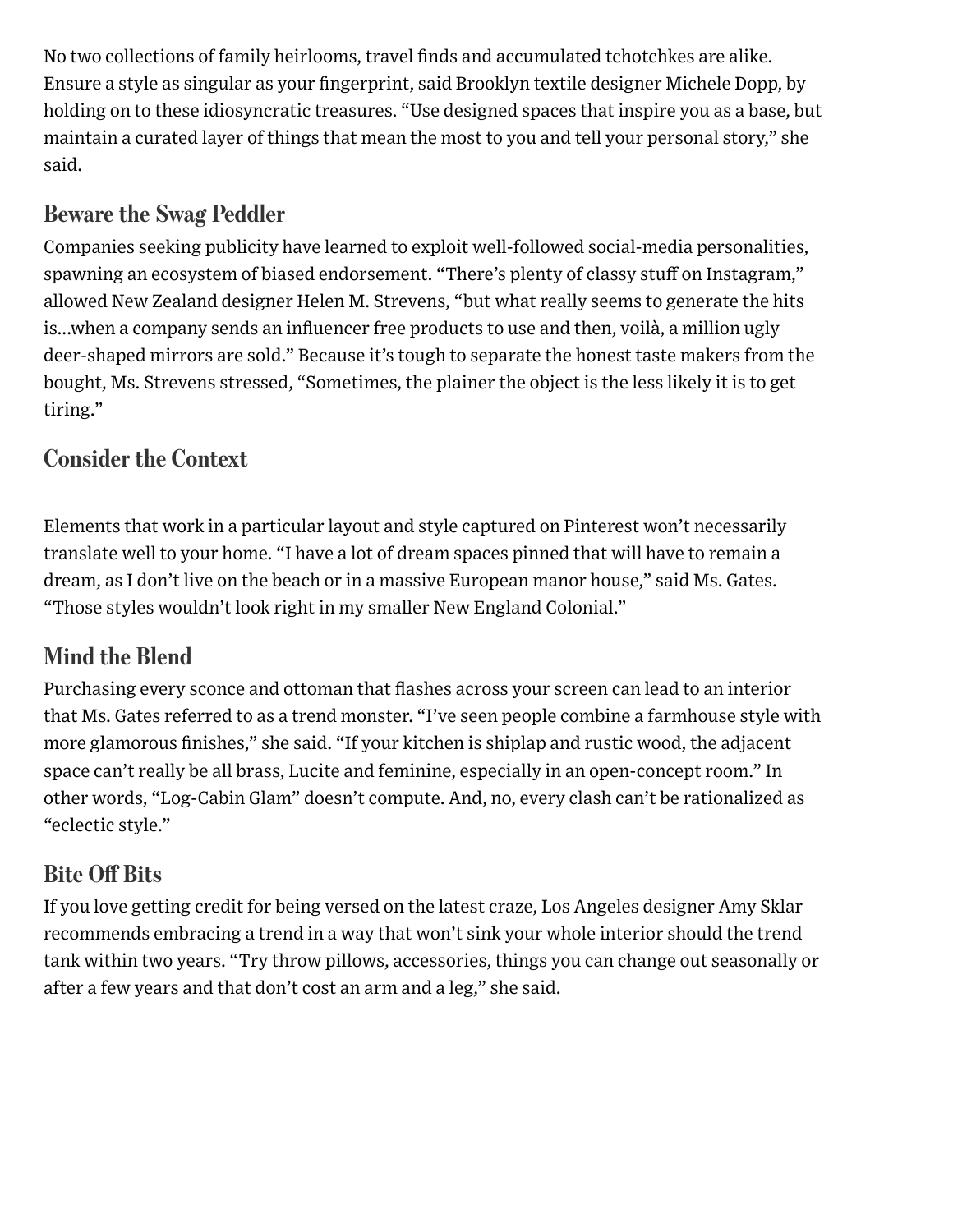## Nail the Scale

"When you see something and think it's beautiful, whether it's artwork, a rug or a bench, you have to remember to measure, measure, measure," said Ms. Sklar. "Something can look great online that might not look great in your space, which doesn't have the same 7-foot-tall windows or incredibly high ceilings." She also advocated getting physical samples, pointing out that color and texture read very differently on monitors. "That sofa you think is light blue might turn out to be teal in real life."

## 'GRAM SLAMS / The Social-Media Darlings Designers Wish Would Go Away



Terrazzo: It seems only yesterday the classic Italian material resurfaced in contemporary interiors, but with 226,000 posts, it's got a brightly speckled target on its back.

Millennial pink: What does it say that the misspelled #millenialpink appears 108,000 times and the proper #millennialpink 63,000?

Stacked Hermès boxes: The vivid orange containers

PHOTO: F. MARTIN RAMIN/THE WALL STREET JOURNAL (PHONE); GETTY IMAGES (NEON)

photograph well, but the nearly 150,000 images smack of conspicuous label lust.

Faux-farmhouse: Among the nearly 3.5 million #farmhouse images are over 150,000 #fauxfarmhouse (and its variations) posts. This trend is ready to be taken out behind the barn.

A-frames: Who knew there were even 150,000 of these overachieving structures out there?

Macramé: It came from the 1970s. And with nearly 2 million posts, it's poised to go out in the '20s.